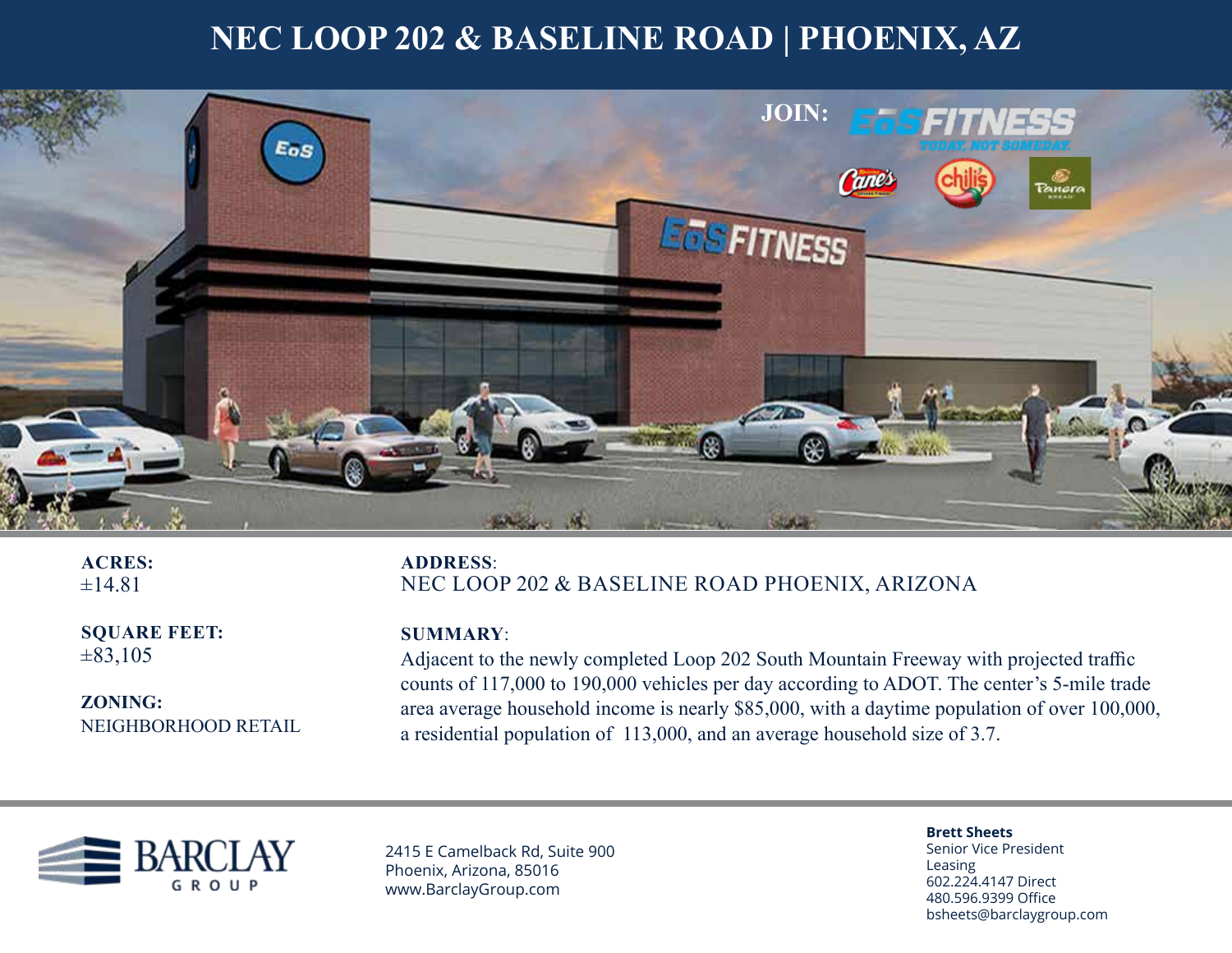# **OVERVIEW**

## **DEMOGRAPHICS**

| <b>Average Household Income</b> |                     |                |
|---------------------------------|---------------------|----------------|
| 1 Mile                          | 3 Miles             | <b>5 Miles</b> |
| \$133,927                       | \$110,899 \$107,749 |                |
| <b>Total Population</b>         |                     |                |
| 1 Mile                          | <b>3 Miles</b>      | <b>5 Miles</b> |
| 9,205                           | 53,553              | 111,029        |
| <b>Daytime Population</b>       |                     |                |
| 1 Mile                          | 3 Miles             | <b>5 Miles</b> |
| 6,573                           | 36,420              | 94,565         |
| <b>Total Households</b>         |                     |                |
| 1 Mile                          | <b>3 Miles</b>      | <b>5 Miles</b> |
| 2,642                           | 15,531              | 30,513         |

### **AVAILABLE**

• Shops & Pads.





2415 E Camelback Rd, Suite 900 Phoenix, Arizona, 85016 www.BarclayGroup.com

#### **Brett Sheets**

Senior Vice President Leasing 602.224.4147 Direct 480.596.9399 Office bsheets@barclaygroup.com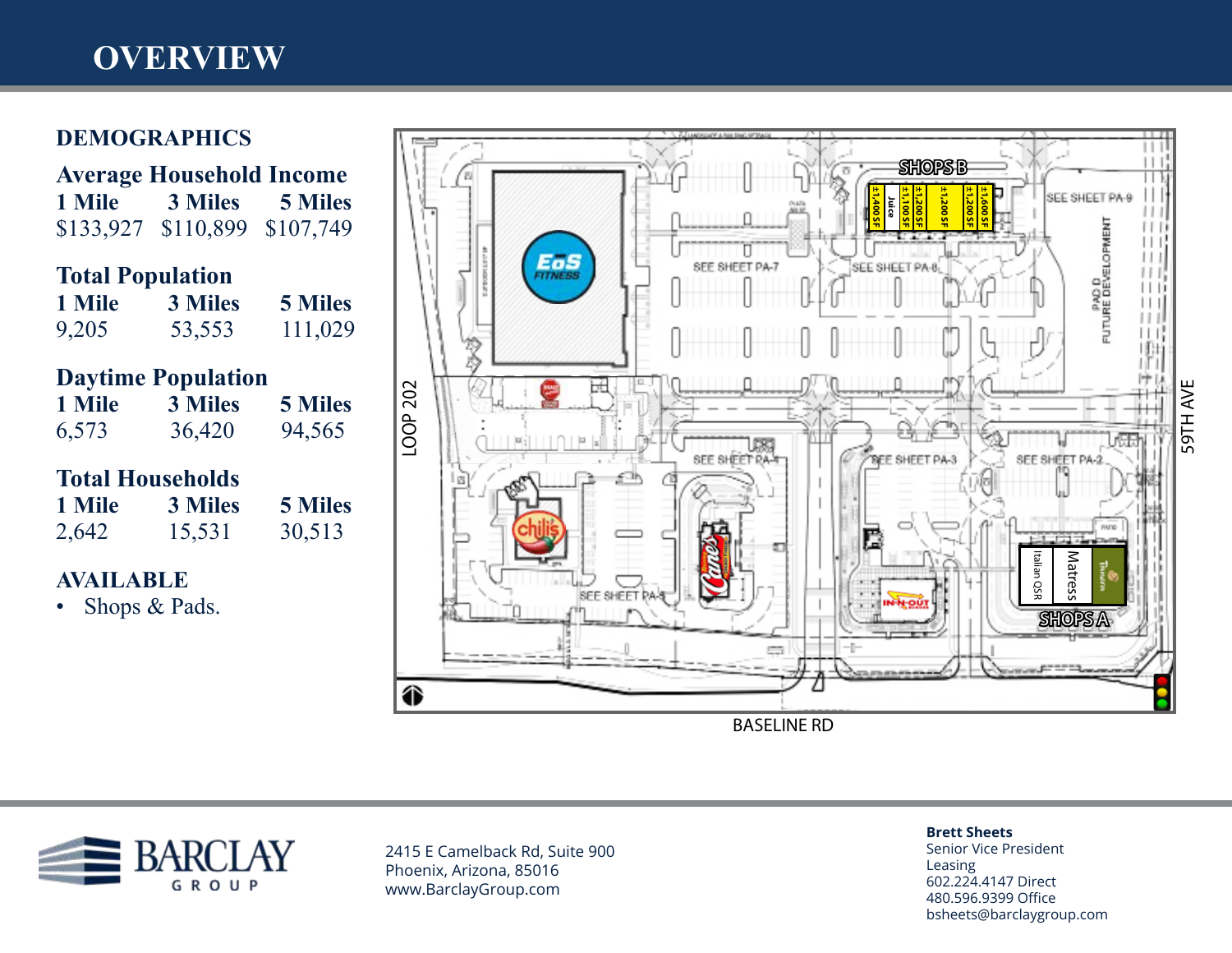## **AERIAL MAP**





2415 E Camelback Rd, Suite 900 Phoenix, Arizona, 85016 www.BarclayGroup.com

**Brett Sheets** Senior Vice President Leasing 602.224.4147 Direct 480.596.9399 Office bsheets@barclaygroup.com